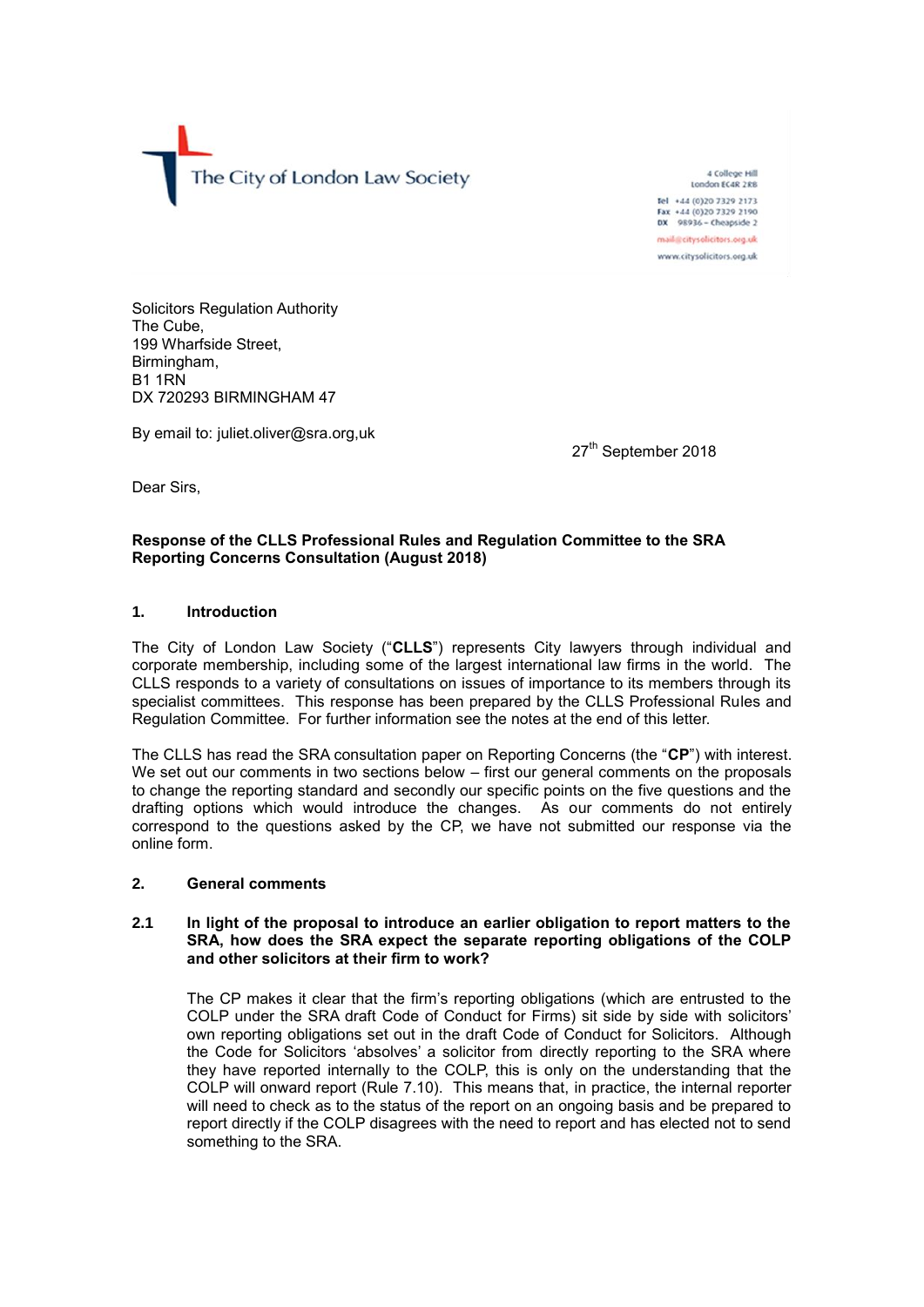This creates a difficulty both for the solicitor and the firm and was a matter raised by the CLLS in its response to the consultation on Part 1 of the Code dated 14 September 2016. The CLLS suggested in paragraph 15 of that response that the SRA should, in line with the reporting obligations under the Proceeds of Crime Act 2002, add an obligation in the Code of Conduct for individuals to notify possible breaches to the COLP or COFA and, if they did so, any obligation to report directly to the SRA would be discharged.

Such an amendment to the Code is even more important now that the SRA is proposing to adopt an earlier approach to reporting, which will involve "independent judgment about what and when to report" (paragraph 25, CP). The change to the SRA's approach makes it inevitable that there will be instances when the COLP is, or becomes, aware of facts not know to the initial reporter (for example as a result of an internal investigation) that cause the COLP to hold a different point of view on the need to report.

Ensuring that notification of allegations to the COLP discharges an individual solicitor's obligations to report to the SRA will mean that there will not be duplication of reporting and that firms will be able to adopt a consistent and confident approach. It will also enable the COLP to have oversight of what is being reported and see that the SRA is not unnecessarily troubled by reports from individuals who do not hold relevant information available to the firm as a whole.

## **2.2 How does the SRA think that firms will balance their need to investigate for internal purposes with reporting - would the SRA expect a firm to ever report prior to conducting an internal investigation/verifying the facts?**

It would appear from the CP that the SRA wants to move away from a reporting regime that is triggered only where it is evident that serious misconduct/serious breach has actually occurred to a position where there are grounds to think that such a breach may have occurred.**<sup>1</sup>**

Ostensibly, each of the four drafting options setting out the reporting standard suggest that any facts or allegations on which a report turns would need in some way to be verified and, therefore, for some level of internal investigation to first be carried out. In other words, the facts must be (to some greater or lesser degree) known and not simply alleged. In addition, the CP makes it clear at paragraphs 42 and 44 that it is in nobody's interest for reports to be made which are unmeritorious or frivolous.

However, the CP also suggests at paragraph 46, 51 and 52 that, where cases turn on personal accounts or memory, COLPs (and individual solicitors) should err on the side of reporting without trying to verify those accounts. The CP further suggests that, where the allegations are very serious, COLPs will need to err on the side of reporting at an even earlier stage. Paragraph 40 of the CP sets out clearly the advantages of early reporting for the SRA as being: "we can identify what concerns engage us, to decide how to investigate the issues most effectively."

Clearly these positions are somewhat inconsistent and it will be the role of the COLP to try to navigate the requirements appropriately. If, as the above suggests, the SRA wants in certain circumstances for COLPs to report without having verified the facts behind allegations or the firm having carried out or commenced an internal investigation, it is important that the SRA clarifies (within the body of the rules not just in guidance) in what form (and under what types of circumstances) this "urgent" reporting would be required.

1

**<sup>1</sup>** Please see further points on this issue at paragraph 2.5 below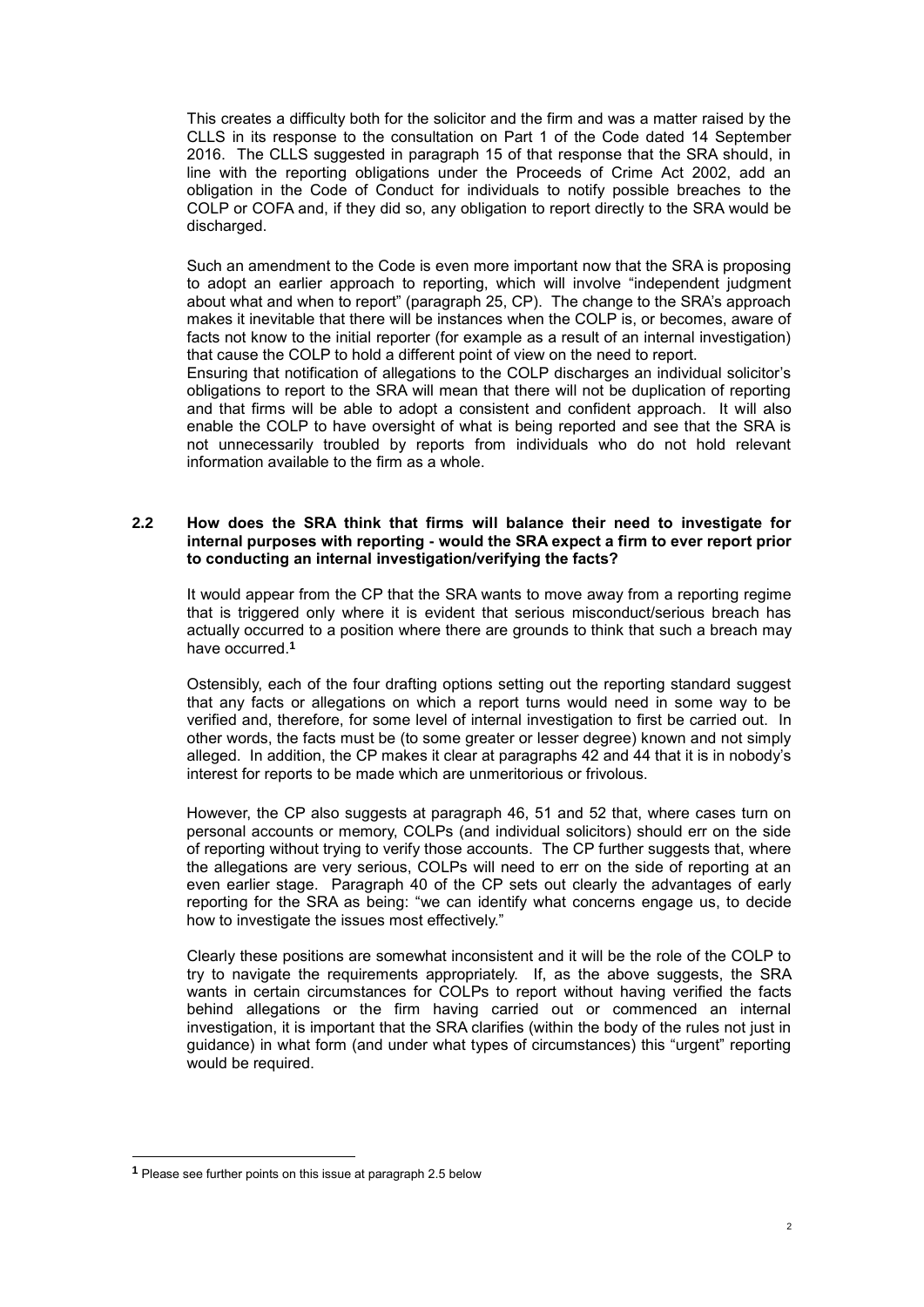Whilst the CLLS accepts that in certain extreme situations a "no-names basis" report to the SRA before any investigation has been finalised might be appropriate in order to reassure the SRA that the firm is taking appropriate steps, reporting allegations (even very serious ones) without prior investigation of facts carries substantial risks for firms and their COLPs personally (as highlighted further in paragraph 2.3 below). To assist COLPs or firms in reaching a decision and to ensure that reports can be made confidently (and be justified internally), the SRA must set out in the Handbook explicit directions about the circumstances and the fact pattern that would mandate early reporting.

## **2.3 How does the SRA propose to investigate early stage or urgent reports?**

The CLLS accepts that, once a report has been made, the SRA will have questions for the COLP/firm in order to establish whether a breach has in fact occurred and to determine what regulatory action may need to be taken. However, in the case of early reporting of serious matters, where the firm has yet to carry out any (or a full) investigation, the suggestion, as set out paragraphs 37 to 41 and 52 to 54 of the CP that SRA might wish to lead the investigation and/or to request the firm to suspend its own activities is of concern to firms. In particular:

- How would the SRA propose to carry out such an investigation (would this be done by the SRA itself or would it be outsourced to one of its panel law firm?)
- How would the firm manage its own investigations and follow its own processes for addressing any employment or other legal obligations while, at the same time the SRA is conducting its own analysis/investigation?
- How would such an investigation be communicated to the firm's employees?
- How would the SRA ensure that its own investigation is conducted swiftly without undue delay?
- How does the SRA propose that a law firm should manage, from a practical perspective, early self-reporting where there may also be a need to report to other regulators?

Suppose, for example, that the report related to allegations of bullying by a partner in the firm. How is the firm to manage its duties to relevant employees and to deal with the interests of the partners and affected clients if it cannot conduct a rapid analysis of what has happened and reach a prompt disciplinary decision? It is not unusual given workloads (which one can only imagine will increase following the reporting reforms proposed in the CP) for the SRA to take in the region of 9-12 months to complete its deliberations on a reporting matter. During this time, does the firm need to continue to remunerate the partner who is alleged to have carried out the bullying? Should they be on a leave of absence? How could the firm manage that period of abeyance?

Further, there may be circumstances where the firm has a duty to report to another regulator, such as the ICO or any relevant overseas regulator where the thresholds for reporting a serious breach to that other regulator may not be the same as for the SRA. How does the SRA propose that firms manage these conflicting reporting obligations where at the same time the SRA are carrying out an investigation?

The CLLS does not accept that in most cases the SRA is best placed to promptly investigate and establish the facts where a firm has decided to report a very serious allegation at an early stage. In many cases the firm will be better placed to provide a detailed report with supporting evidence to the SRA. This will also enable the firm to manage it duties to employees, partners and other regulators in an appropriate manner. These types of investigations can be very sensitive and many different considerations (over and above those raised by the SRA Codes of Conduct) will need to be taken into account. In particular, where an "urgent" report has been made before the facts are fully understood, there will be concerns about whether the firm has breached duties to the subject of the report as a matter of data protection or employment law (and therefore be vulnerable to claims going forward – see further paragraph 2.4 below) or under the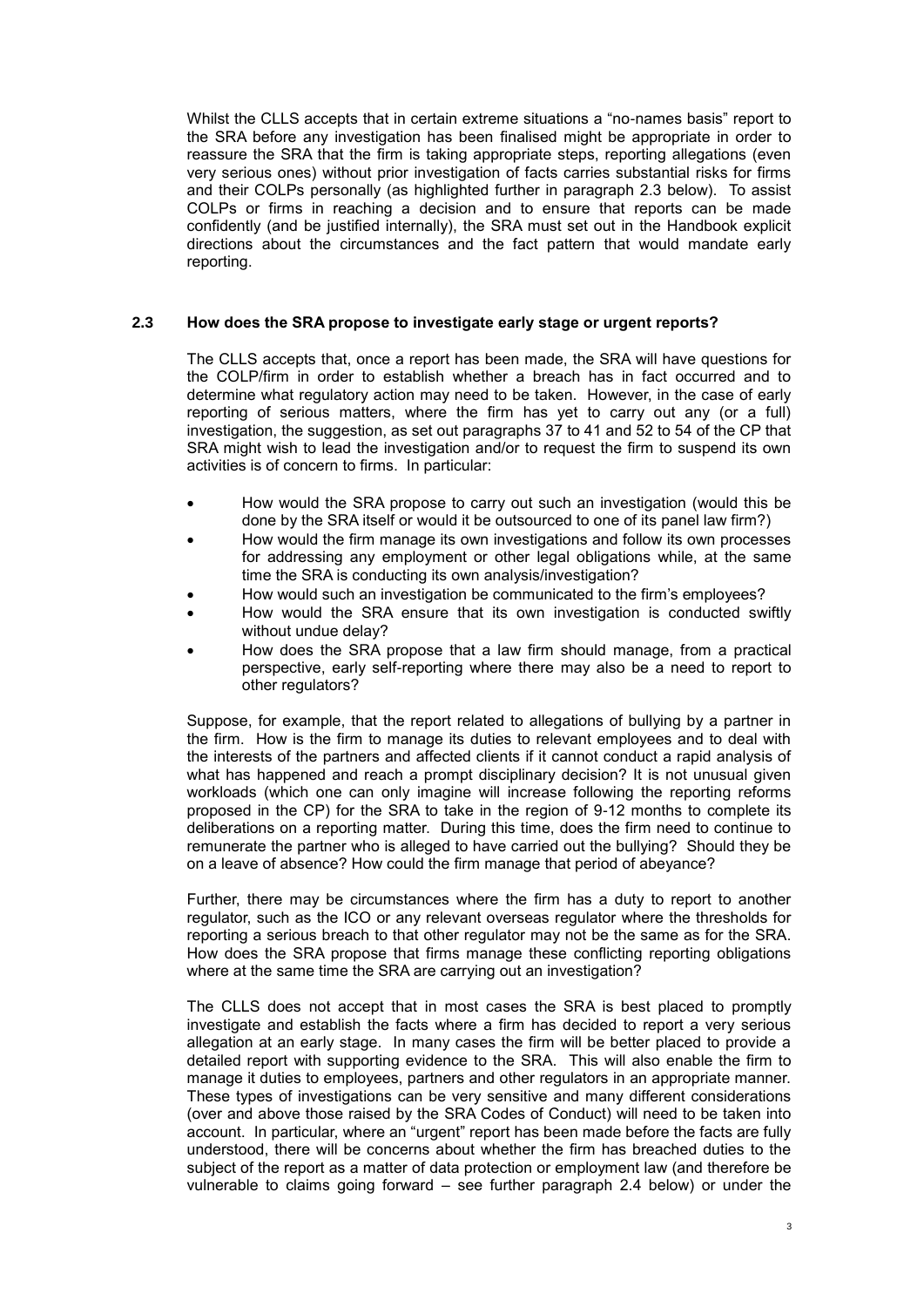terms of a partnership deed (which may lead to disruption or dissent at the partnership level).

If the SRA wants to encourage firms to report matters prior to investigating the facts, it should reassure them that firms that do so will not lose control of the investigation unless there are good reasons. The SRA should make it clear in what circumstances there might be "good reason", and that it would not be the norm for investigations regarding a well-run firm.

# **2.4 How will the SRA support the COLP with reporting?**

Paragraph 55 of the CP states that the SRA would not "second guess" a "careful and rational judgement made on the basis of the facts reasonably available". Paragraph 56 also makes it clear that COLPs would not be criticised for not reporting where they acted with integrity and honesty in considering the matter. The CLLS welcomes these statements and the recognition of the difficult position in which COLPs will be placed by the new regime.

However, the suggestion in paragraph 23 of the CP, that credit will be given for early reporting is unhelpful as it creates an inference that it might be held against a firm were it to spend a long period coming to a considered view whether or not to report.

If, as the SRA wishes, COLPs are to "err on the side of early reporting", the SRA must also consider what support they could offer to those individuals who, believing the thresholds have been met, have reported early even where subsequent investigations point to the fact that no serious breach had in fact occurred. Although the CP discusses how claims brought by the subjects of reports in relation to defamation or confidentiality might be defended, it is little comfort for COLPs at the point they are deciding whether or not an early report needs to be made. It is easy to see that in those circumstances the COLPs in question may well be exposed to a degree of personal risk (up to and including the risk of losing their job and/or being sued by the subjects of the report). Allowing reporters to carry out investigations prior to reporting and having clear reporting thresholds set out in the Handbook as "standalone obligations" will help COLPs and others to report with some degree of confidence.

# **2.5 What is meant by "serious breach"?**

1

The question of what kinds of issues constitute a "serious breach" which requires reporting is said in paragraph 13 of the CP to have been addressed in the SRA Enforcement Strategy. Although this document does discuss "factors to be taken into account" by the SRA when deciding on an appropriate outcome after the identification of possible misconduct, it falls short of offering any form of a definition.

The CLLS would like to better understand what the SRA means by serious breach and whether this, in effect, amounts to the same thing as serious misconduct/material breach as set out in the current Handbook. In particular, is the SRA planning to reduce still further the threshold for reporting, which originally was set at reporting those charged with offences involving dishonesty or which were otherwise serious (see 1999 rule book) but has now for many years been regarded by the profession as covering matters which are fact dependent and involve dishonesty, deception, serious criminal offences or situations analogous thereto**<sup>2</sup>**? If so, what is the policy objective behind the change and why does the SRA believe that the adjustment is merited?

We would also point out that the SRA rules as a whole set out another yardstick for measuring conduct in the form of the standards to be expected under the SRA Character and Suitability Test. How will the SRA ensure that there is no divergence

**<sup>2</sup>** See the 2007 Code of Conduct and the guidance on reporting serious misconduct in Chapter 20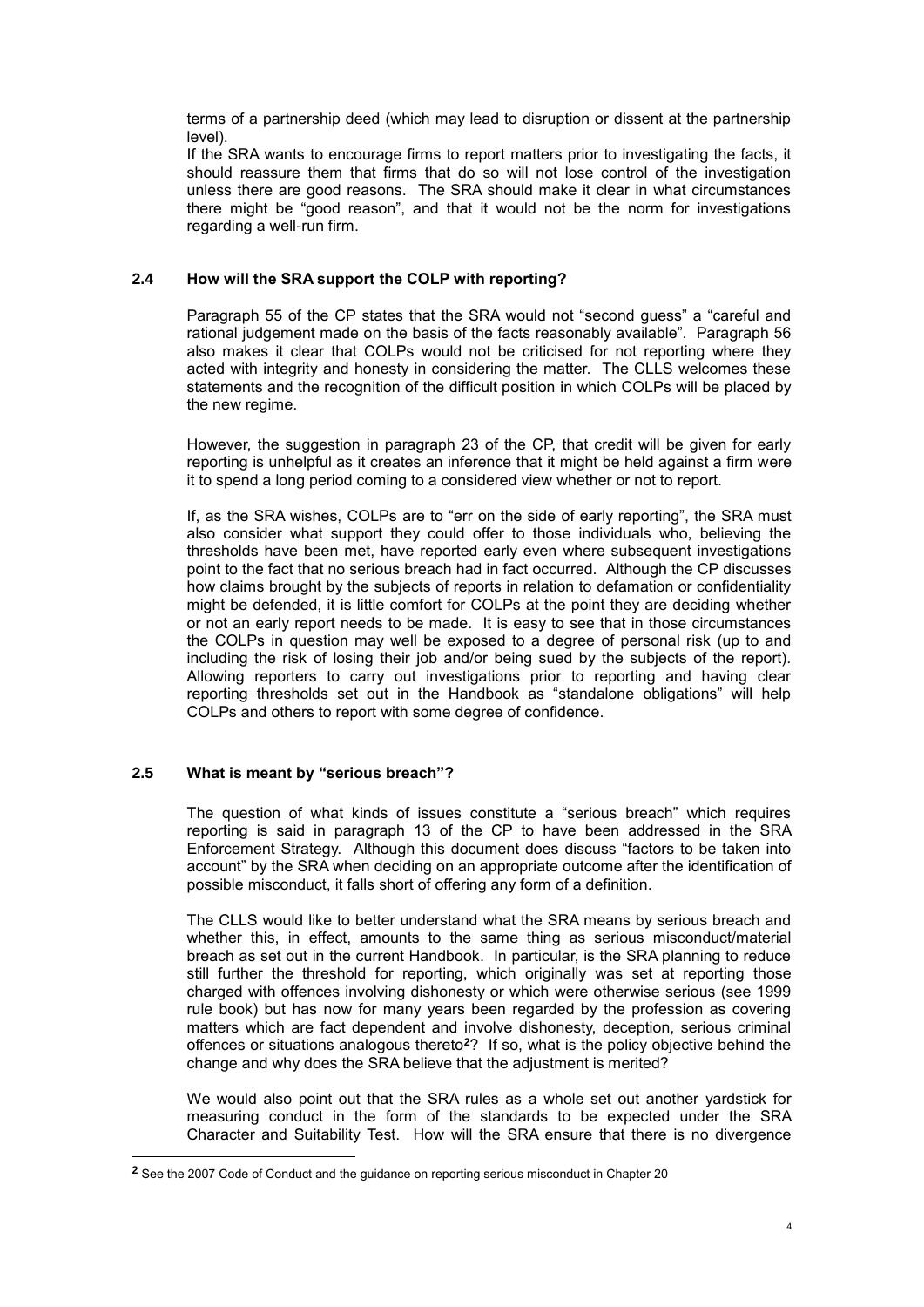between the types of behaviour that might be reportable under the Codes and those that are relevant for the purposes of the Suitably Test?

Finally in this regard, the Enforcement Strategy is said to be a "living document". Given the implications for firms and COLPs of the changes promulgated by the CP, it is not reasonable for the relevant thresholds to be capable of adjustment on the basis of policy considerations from time to time. To assist COLPs or firms to back their decisions, a definition of 'serious breach' should be included in the Handbook itself.

## **3. CLLS views on the questions posed in the paper and the drafting options**

#### **Question 1: Do you agree that a person should report facts and matter that are capable of resulting in a finding by the SRA, rather than decide whether a breach has occurred?**

As indicated below, in relation to our preferred reporting option, we feel that COLPs and firms should be reporting where a serious breach has either occurred or is likely to have occurred (rather than trying to establish whether or not this might result in a finding by the SRA). Ideally, COLPs and firms would be reporting where they are confident (having conducted an investigation) that a serious breach had occurred but we accept that there may be instances (for example where reaching a decision will depend on evidence that cannot be gathered by the firm) when the SRA ought rightly to be alerted to a matter before any conclusion as to wrong doing has been (or could have been) made.

#### **Question 2: Where do you think the evidential threshold for reporting should lie? (a) Belief (see Option 1), (b) likelihood (see Option 3), (c) any other options (please specify)**

As indicated below in relation to our preferred reporting option, we feel that the threshold should be couched in terms of belief that a serious breach is likely to have occurred.

### **Question 3: Do you think that an objective element – such as "reasonable belief" or "reasonable ground" would assist decision makers, or unnecessarily hamper their discretion. If you have a view please explain why (see options 2 and 4).**

On balance the CLLS feel that an objective standard is in the better interests both of the firm and any subjects of the report as it will require the COLP (and the firm) to take a more balanced view as to whether the facts give rise to a belief which a "reasonable bystander" would conclude show that a serious breach is likely to have occurred. Introducing some level of objectivity into a standard based on the reporter's "belief" that certain facts occurred means that reporters will not be unduly rushed into having to make a report before being able to carry out some checks or investigations. Reports made against this standard are likely to be more helpful to the SRA as they would typically be made on the basis of more than one set of facts or evidence.

In addition, COLPs reporting on this basis should find it easier to justify, in the face of an internal challenge, why a report needed to be made by being able to point to the facts or evidence which gave rise to a "reasonable belief". Further, as discussed in paragraph 2.1 of this response, given that the draft Codes of Conduct do not envisage a "firm" response to reporting – but rather require individual solicitors to have parallel reporting obligations, the objective language in Option 4 would help avoid duplicate or contradictory reports as it encourages any would be reporters to seek counsel of others (and in particular the COLP) as to whether or not a reasonableness threshold had been met.

## **Question 4: Do you have a preferred drafting option – and if so which option is it?**

The CLLS's view is that the formulations of Options 1 and 2 are not appropriate as they seem to go beyond establishing whether there had been serious breach of the Handbook requiring reporters to second guess whether or not this would result in a finding of such by the SRA. Options 3 and 4 seem closer to establishing whether or not a serious breach has occurred on the basis of "likelihood" and are therefore preferred. For the reasons set out in our response to Question 3 the objective nature of Option 4 is preferred.